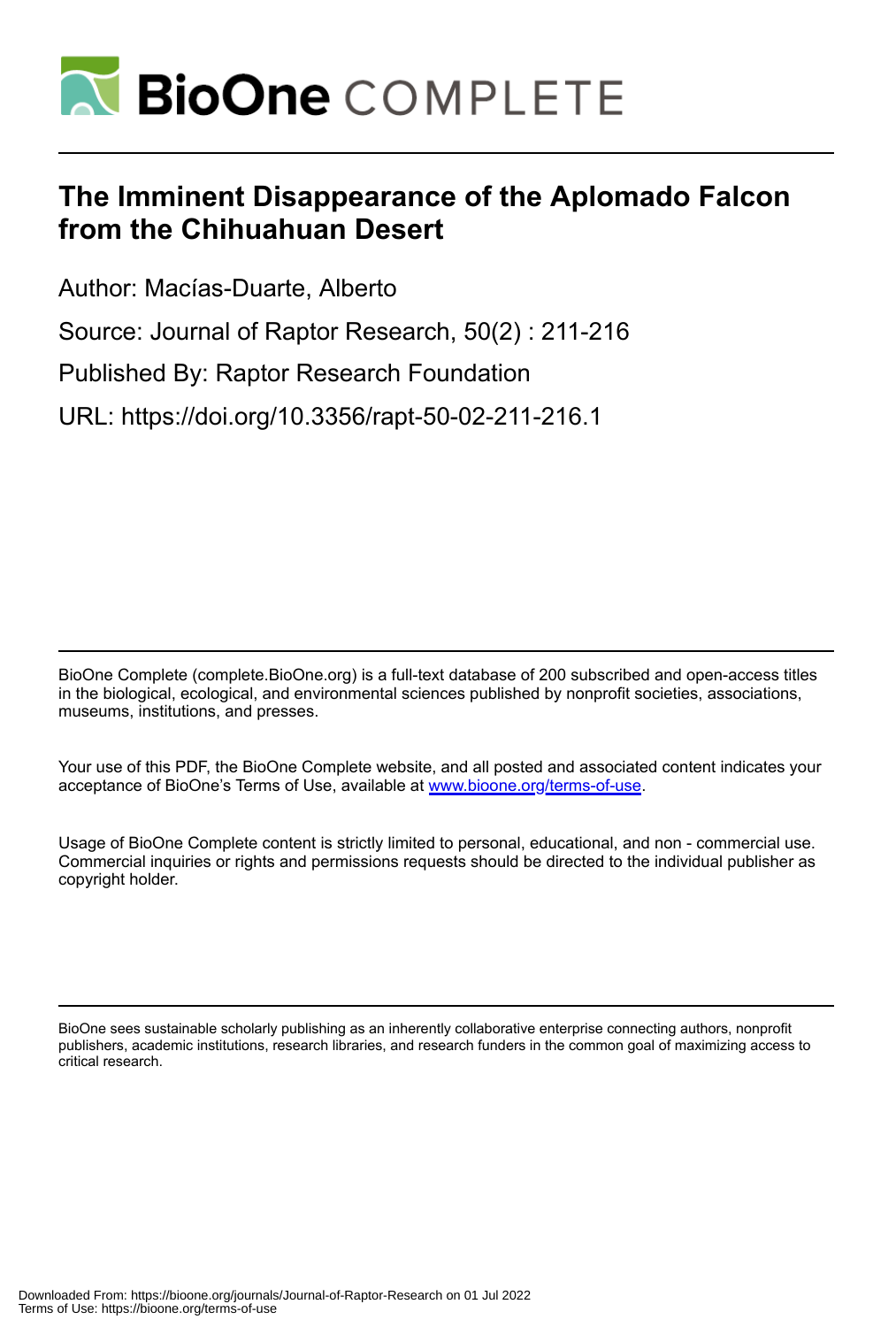# SHORT COMMUNICATIONS

J. Raptor Res. 50(2):211–216 E 2016 The Raptor Research Foundation, Inc.

### THE IMMINENT DISAPPEARANCE OF THE APLOMADO FALCON FROM THE CHIHUAHUAN DESERT

ALBERTO MACÍAS-DUARTE1

Universidad Estatal de Sonora, Cuerpo Académico de Recursos Naturales, Unidad Académica Hermosillo, Ley Federal del Trabajo S/N, Col. Apolo, Hermosillo, Sonora 83100 Mexico

ANGEL B. MONTOYA2

The Peregrine Fund, 5668 West Flying Hawk Lane, Boise, ID 83709 U.S.A.

J. ROBERTO RODRÍGUEZ-SALAZAR The Peregrine Fund, 5668 West Flying Hawk Lane, Boise, ID 83709 U.S.A. and IMC Vida Silvestre A.C., Río Jordán 4311, Col. Junta de los Ríos, Chihuahua, Chihuahua 31300 Mexico

ARVIND O. PANJABI Bird Conservancy of the Rockies, 230 Cherry, Suite 130, Fort Collins, CO 80521 U.S.A.

PEDRO A. CALDERÓN-DOMÍNGUEZ

IMC Vida Silvestre A.C., Río Jordán 4311, Col. Junta de los Ríos, Chihuahua, Chihuahua 31300 Mexico

W. GRAINGER HUNT

The Peregrine Fund, 5668 West Flying Hawk Lane, Boise, ID 83709 U.S.A.

KEY WORDS: Aplomado Falcon; Falco femoralis; Chihuahuan Desert; extirpation; Mexico.

The Northern Aplomado Falcon (Falco femoralis septentrionalis) is a savannah-dwelling raptor whose range centers in Latin America, and whose distribution once extended northward into coastal Texas, western Texas, southern New Mexico, and southeastern Arizona (Keddy-Hector 2000, Fig. 1). The species had virtually disappeared from the United States by the 1930s, primarily as a result of habitat destruction by farming and livestock grazing (Hector 1981). A fairly robust population breeds in tropical savannahs from Veracruz, Mexico, southward into Central America, whereas only two small populations occur north of that region. One consists of about 30 pairs restored in recent years to coastal Texas by The Peregrine Fund through captive breeding and release (Hunt et al. 2013). The other occurs in the grasslands of central Chihuahua, Mexico (Macías-Duarte et al. 2004) and is the subject of this paper.

This native population in Chihuahua, discovered in the 1990s, is believed to be the last remnant of the desert-

dwelling Aplomado Falcons that formerly extended into the Chihuahuan Desert region of the United States (Montoya 1995, Montoya et al. 1997, Macías-Duarte et al. 2004). Indeed, there are occasional sightings of wild Aplomado Falcons in nearby southern New Mexico (Young et al. 2004), with several cases of successful nesting just inside its border (Meyer and Williams 2005). Even so, a decade-long attempt at reintroduction of captive-bred falcons in New Mexico and west Texas by The Peregrine Fund produced no self-sustaining population (Hunt et al. 2013). We here report the current status of the wild population in Chihuahua and describe the factors that are undermining its persistence.

Nest-territory monitoring, which began soon after the discovery of the Chihuahua population, revealed a strong dependence of reproductive success and nest initiation date upon annual variation in the abundance of grassland birds (falcon prey), and they, in turn, upon precipitation (Montoya et al. 1997, Macías-Duarte et al. 2004, Hunt et al. 2013). Trends in nesting success suggested that this population was declining by the early 2000s. Overall mean productivity during that period (0.83 fledglings per mated pair per year) appeared too low to sustain a stable population (Macías-Duarte 2002). Droughts, coupled with overgrazing by cattle and falcons drowning in livestock watering tanks, were

<sup>1</sup> Email address: alberto.macias@ues.mx

<sup>2</sup> Present address: Partners for Fish and Wildlife Program, U.S. Fish and Wildlife Service, 1800 Marquess Street, Las Cruces, NM 88005 U.S.A.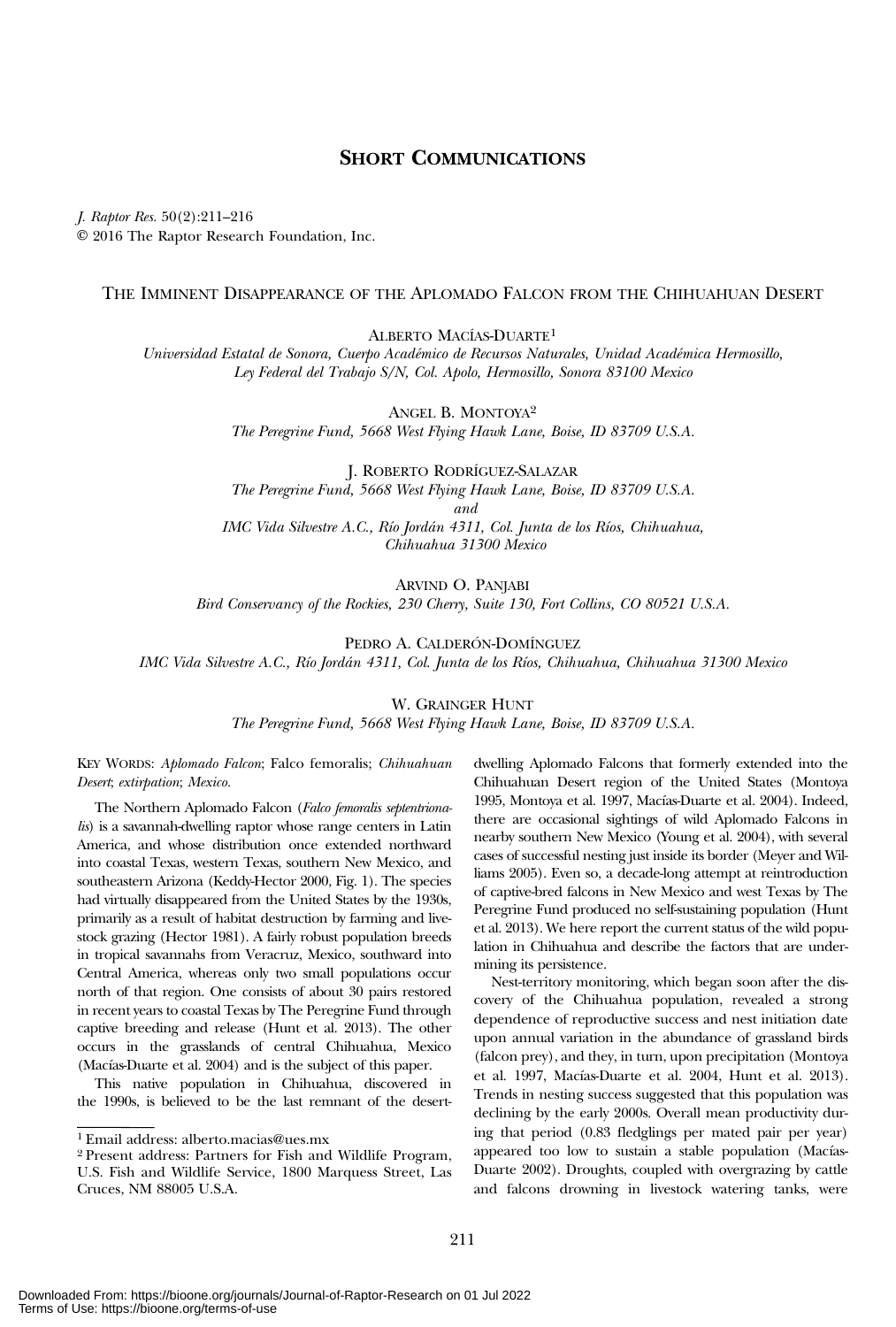

Figure 1. Breeding distribution of the Northern Aplomado Falcon (black areas). The Sueco (west) and Tinaja Verde (east) study areas are shown within the state of Chihuahua in northern Mexico. Map redrawn from Keddy-Hector (2000) and Hunt et al. (2013).

hypothesized as primary causes of population decline. A new threat appeared in 2006 when the creation and development of agricultural colonies began an extensive conversion of occupied falcon habitat into almost 70,000 ha of irrigated farmland (Macías-Duarte et al. 2009, Pool et al. 2014). Besides direct destruction of habitat, farming also brought other potentially adverse factors, including pesticides and an extensive network of roads and electric lines to the region. All things considered, the long-term viability of Aplomado Falcon populations in the Chihuahuan Desert appears increasingly uncertain. Our objective in this report is to document the trend of the Aplomado Falcon population in Chihuahua, under the simultaneous effects of drought and breeding habitat loss and deterioration. We also consider management options for preventing extirpation.

# **METHODS**

We conducted Aplomado Falcon surveys as described in Macías-Duarte et al. (2004) in two study areas, Sueco and Tinaja Verde (Fig. 1) during 2003–2015. The areas differ somewhat in ecological conditions (Macías-Duarte et al. 2004) and the extent of breeding habitat destruction. Falcon habitat at Sueco is hotter, drier, flatter, and lower in elevation than that at Tinaja Verde; falcon habitat loss by farming has ocurred only at Sueco.

We defined a breeding territory (territory hereafter) as an area that contained at least one nest from 1997–2014 within the range of a mated pair. We defined an occupied territory as one containing a mated pair, an active territory as one where eggs were laid, and a successful territory as one containing large young. Our approach in monitoring falcon reproduction was to find and monitor as many occupied and active territories as possible within the two study areas. By 2002, Macías-Duarte et al. (2004) had identified and monitored 24 territories at Sueco and 11 at Tinaja Verde, and we did not continue searching for more in this study. We defined an "extant" territory as one occupied by a pair at least once since 2000 and still intact; i.e., not yet converted to cropland. We began each annual survey prior to incubation and periodically observed pairs until fledgling or failure was confirmed. Prior to 2012, we visited each occupied and previously occupied territory at least twice per month from February to June. We surveyed only once per month from 2012–2014. In some cases, territories noted as unoccupied may have contained undetected pairs. In 2015, we surveyed each extant territory once during the entire breeding season, except when we detected a falcon pair, in which case, we monitored it once per month to determine nest success.

#### **RESULTS**

The total number of known occupied and active territories steeply declined after 2006 in both Sueco and Tinaja Verde (Fig. 2). The number of occupied territories declined from 31 in 2000 (Macías-Duarte et al. 2004) to three in 2014. Likewise, the number of active territories fell from 24 in 2000 to two in 2014. This decline in territory occupancy was due to both conversion to cropland at Sueco by farming (Fig. 2, 3) and failure of Aplomado Falcons to occupy 19 extant territories, particularly in Tinaja Verde. Conversion of desert grasslands to farmland had not reached the Tinaja Verde study area in 2014 (Fig. 3), and yet we detected only one pair among the 11 territories available there during that breeding season. In 2015, a year of increased precipitation, we found four active territories in Sueco and one in Tinaja Verde, respectively, from which three pairs raised at least two fledglings overall.

#### **DISCUSSION**

The observed trends in territory occupancy through the study period suggest a decline, almost to extirpation, of the only known breeding population of Aplomado Falcons in the Chihuahuan Desert. The actual extent of population distribution is unknown because there is no current assessment of the range and quality of open grassland habitat in the region. However, based on trends in monitoring and sightings of pairs and individual falcons outside our study areas, we estimate that there may be as few as 10 pairs remaining in central Chihuahua, which may have considerable consequences for recruitment. Consider, for example, that the 2014 surveys in our study revealed only two nests, collectively producing only one juvenile, as compared with 24 breeding pairs producing 33 juveniles in 2000 (Macías-Duarte 2002). If the factors mediating this decline operate in a regional context—and there is little reason to think otherwise—then the extirpation of the central Chihuahua population appears imminent. In this regard, there was scarce evidence of the presence of Aplomado Falcons in other regions of Chihuahua (although occasional sightings of adults occur outside our study areas), nor in the grasslands of Durango and Coahuila. Habitat protection and enhancement at Sueco and Tinaja Verde are thus important strategies for survival, and the need is urgent.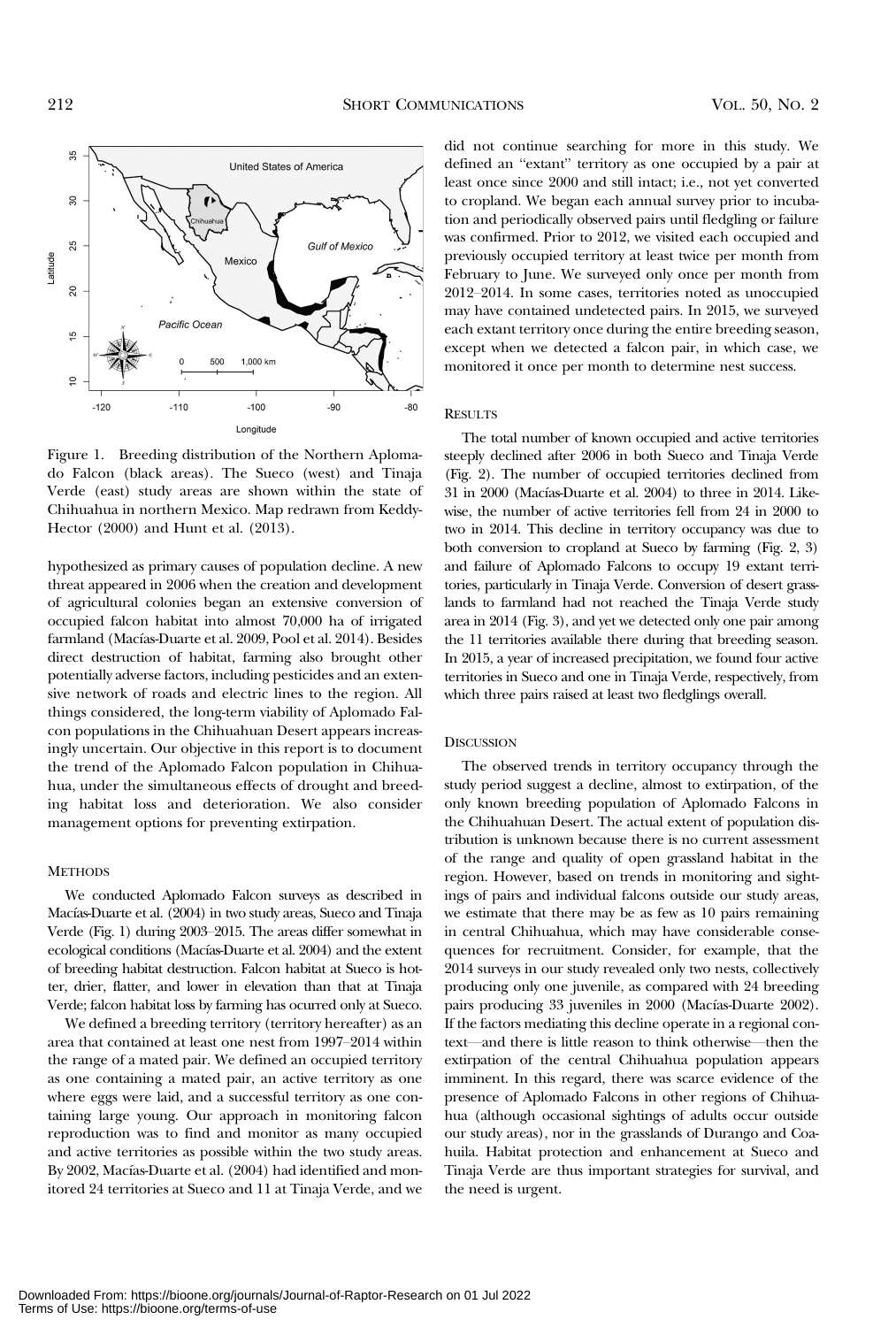

Figure 2. Trends in occupancy of historical Aplomado Falcon breeding territories and in the numbers of breeding pairs from 1997 to 2014 at Sueco (upper) and Tinaja Verde (lower) study areas in desert grasslands of central Chihuahua, Mexico. Data from 1997–2002 taken from Macías-Duarte et al. (2004). Extant territories were those occupied at least once during the study period and not yet destroyed by farmland conversion.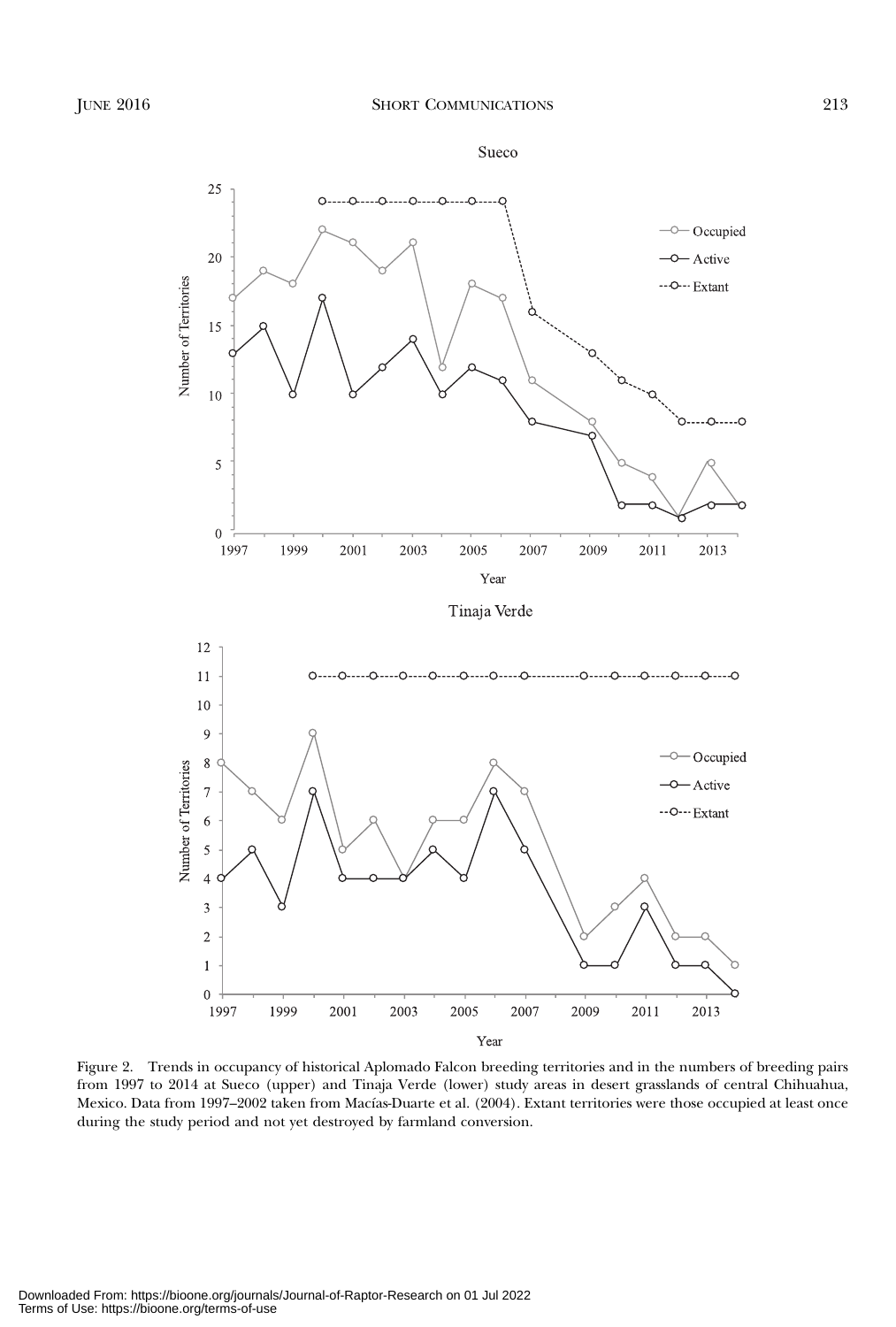

Figure 3. Spatial distribution of Aplomado Falcon nesting attempts (red dots) during 1997 to 2014 in the Sueco and Tinaja Verde study areas (see Macías-Duarte et al. 2004). The natural grasslands composing 17 breeding territories were converted to 800-m-diameter central-pivot irrigation agricultural plots (green circles) beginning in 2006. Numbers following the letters N and W denote latitude and longitude in decimal degrees, respectively.

The contribution of habitat destruction by irrigation farming to the overall population decline was confounded by the fact that the Sueco and Tinaja Verde study areas showed similar declining trends, although habitat destruction occurred only at Sueco (Fig. 3). There were also differences in habitat quality between Sueco and Tinaja Verde prior to the farming; Sueco had more breeding pairs and higher reproductive success, possibly as a consequence of higher prey occupancy and abundance (Macías-Duarte et al. 2004, 2009). Conversion of grasslands to farmland at Sueco thus appears to have destroyed higher quality falcon habitat with a presumably higher intrinsic capacity to buffer the effect of drought on falcon reproductive success. The lack of breeding activity at Tinaja Verde in 2014, however, suggests that, in addition to habitat loss, Aplomado Falcons in Chihuahua are facing ecological processes—most obviously, drought-related—with generalized effects upon habitat quality, processes that appear to have also prevented the success of the reintroduction of aplomados to southern New Mexico and west Texas (Hunt et al. 2013). We cannot yet be certain whether the cause of low occupancy at Tinaja Verde is lack of breeder recruitment or the inadequacy of territories to sustain occupancy during the period of survey (i.e., falcons becoming non-territorial). However, the effects of 20 yr of frequent and intense droughts (Macías-Duarte et al. 2004, Hunt et al. 2013, Reyes-Gomez et al. 2013) upon fecundity and therefore recruitment suggest the former. In addition, low observed recruitment of falcons banded as nestlings (A. Macías-Duarte unpubl. data) suggests high juvenile mortality in the population.

Thus, it would appear that Aplomado Falcon populations in Chihuahua currently persist through high adult survival ("storage effect," Warner and Chesson 1985); that is, individuals are "stored" in the adult population and are capable of contributing to reproduction when favorable conditions return. In support of this, we found five active nests during the 2015 breeding season after the rainy fall of 2014 and winter of 2015 that produced unusually lush conditions during the breeding season of 2015. However, long-term viabil‐ ity of any population subsisting through high adult survival requires some frequency of favorable conditions for reproduction. Climate change predictions for the region, however, discourage optimism, and the conversion of desert grasslands to croplands appears ongoing despite the protection the Aplomado Falcon should receive as a threatened species under NOM-059-ECOL-2010 (Anonymous 2010) and through conservation of its habitat under Mexican Forestry Law. Conservation measures might include (1) prey base augmentation, e.g., grain stations for doves, (2) modification of livestock watering tanks to reduce drowning risk, (3) power-line retrofits to reduce electrocutions, (4) agricultural use of only bird-safe pesticides and other chemicals, (5) restoration of tree-yucca (Yucca elata and Y. torreyi) populations optimal for nesting (Hunt et al. 2013), and (6) the provision of barred nest-boxes where natural nest structures are unavailable (see Hunt et al. 2013). These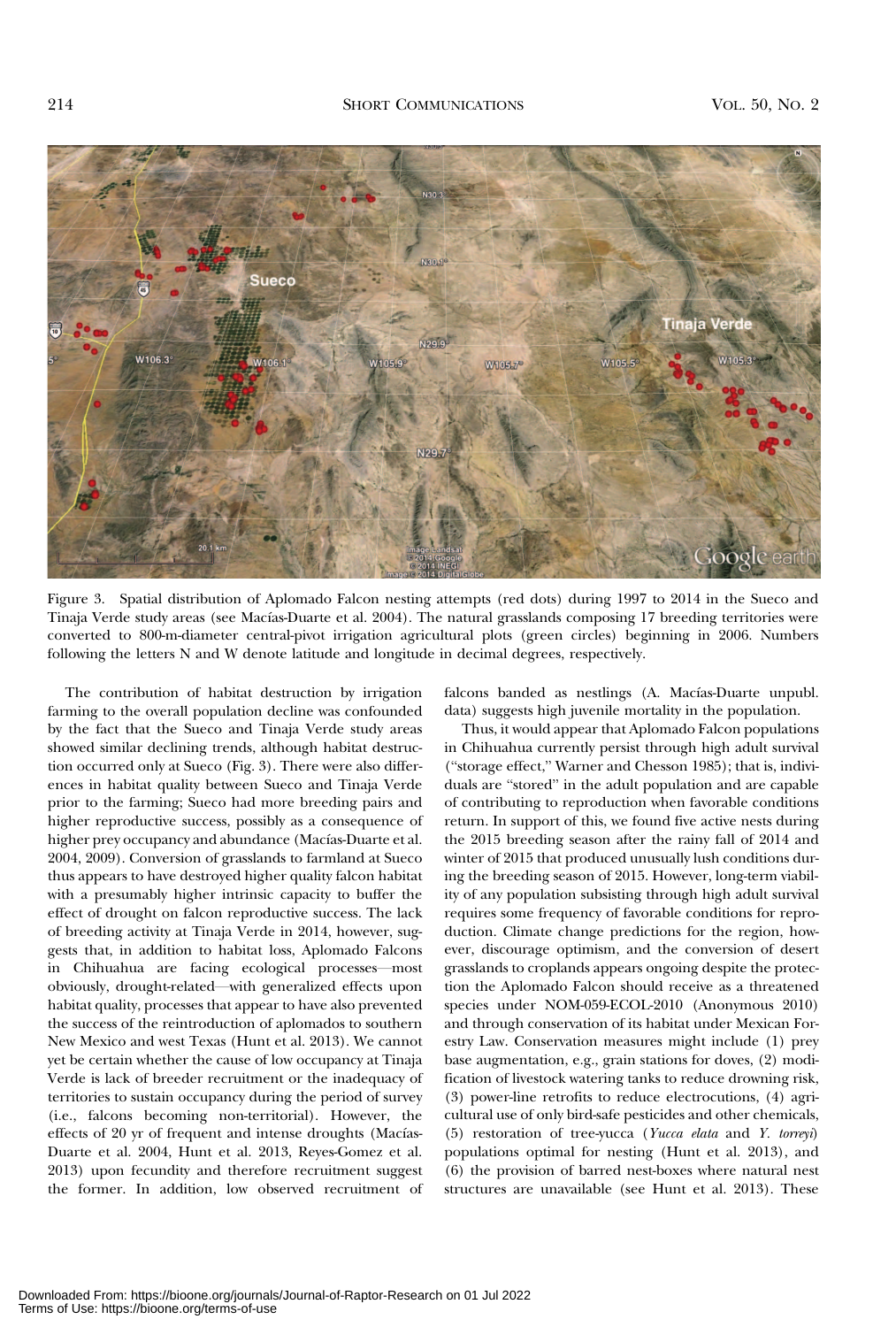

Figure 4. Aplomado Falcon nest adjacent to farmland in Chihuahua, Mexico (photograph by J.R. Rodríguez-Salazar).

and other management practices are worthy of immediate consideration in view of the predicted negative consequence of inaction.

Given that breeding success is intrinsically linked with summer precipitation, however, climate-change-related drought may nevertheless preclude the recovery of Aplomado Falcons in the Chihuahuan Desert. Ironically, the farmers, by bringing water to the surface for irrigation, might, under the right circumstances, increase prey numbers; e.g., doves, even to the point of sustaining local pairs of Aplomado Falcons. There is little current evidence of such a possibility, however, except in the case of the only successful nest in 2014, a formerly occupied territory adjacent to farmland (Fig. 4). Perhaps not coincidentally, the only other productive site reported in the Chihuahuan Desert in 2014 was just north of the border in New Mexico, ca. 7.2 km from agricultural fields. In addition, two of the five nests found in 2015 were in the vicinity of farmland. It is thus conceivable that, if agricultural practices could maintain chemically safe prey populations year-round, and some of the other measures listed above were implemented, aplomado pairs in Chihuahua might reproduce even in periods of low precipitation. Chemically safe farming in Chihuahua might also promote the survival of juveniles during the post-fledgling dependence period and even nonbreeding

aplomados during drought. A telemetry study of two juveniles in 2015 showed they predominantly used recently opened agricultural areas (Fig. 3), after leaving their natal territories in native grasslands (A. Macías-Duarte unpubl. data). Lastly, the only documented sighting of an aplomado in west Texas in the decades preceding the release program was of an adult frequenting an irrigated field near the town of Valentine during January–May 1992 (Haynie 1994).

## DESAPARICIÓN INMINENTE DE FALCO FEMORALIS DEL DESIERTO CHIHUAHUENSE

RESUMEN.—Seguimos la ocupación territorial de Falco femoralis durante un periodo de 12 años (2003–2014) en el centro de Chihuahua, México, bajo condiciones de sequía severa y destrucción de su hábitat de anidamiento. La conversión de los territorios de cría de los halcones a tierras agrícolas ha destruido hasta ahora 17 de los 35 territorios de cría ocupados por parejas de F. femoralis conocidos al menos una vez desde el año 2000. Sólo una pequeña fracción territorio de los restantes fue ocupada en 2014. La desaparición de los halcones de los territorios de cría antiguos que se mantienen intactos sugiere un déficit de reclutamiento causado por tasas reproductivas